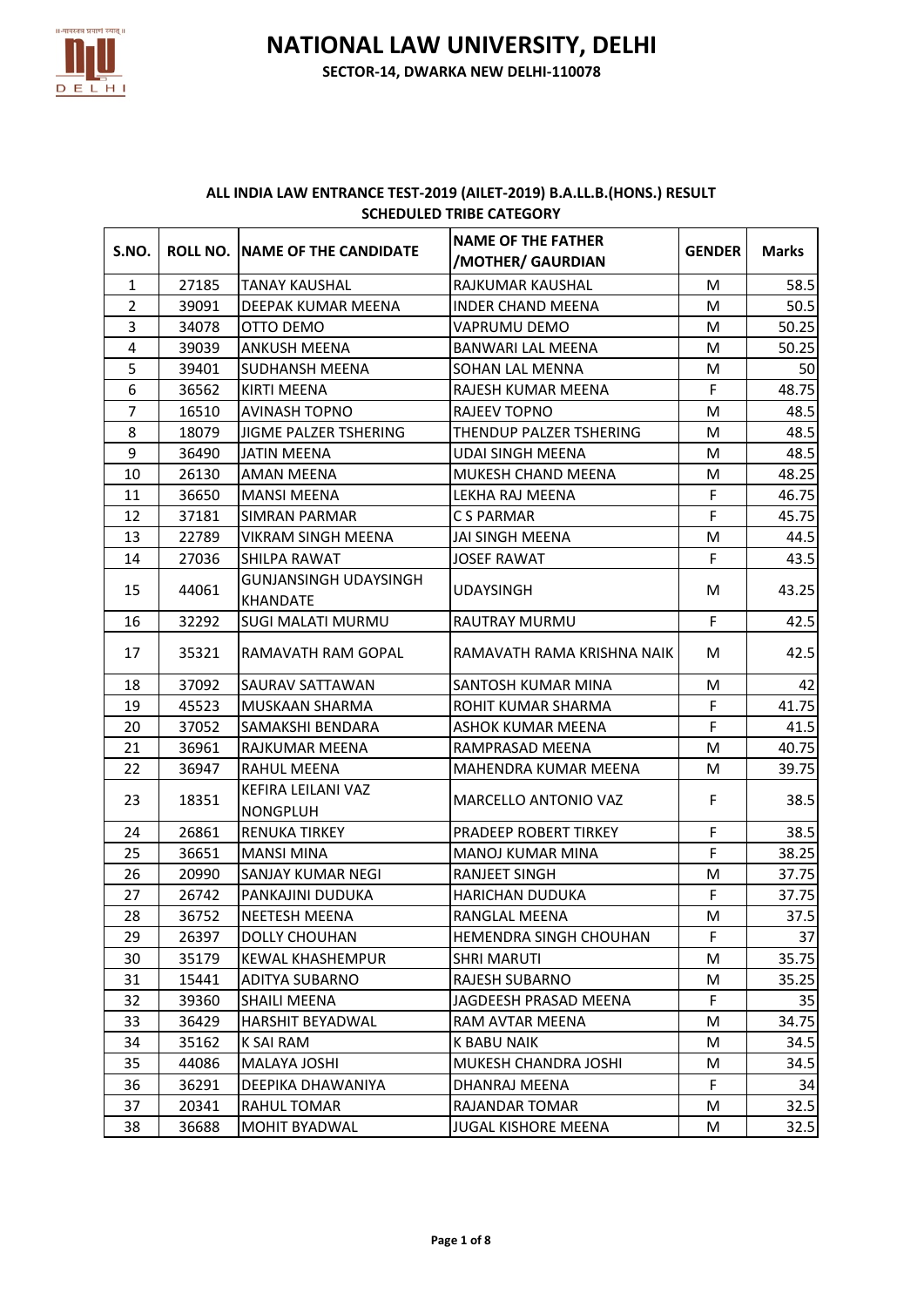

| S.NO. |       | ROLL NO. INAME OF THE CANDIDATE               | <b>NAME OF THE FATHER</b><br>/MOTHER/ GAURDIAN | <b>GENDER</b> | <b>Marks</b> |
|-------|-------|-----------------------------------------------|------------------------------------------------|---------------|--------------|
| 39    | 36839 | PARVATI MEENA                                 | KANHAIYA LAL MEENA                             | F             | 32.25        |
| 40    | 35171 | KANISHKA BHUKYA                               | <b>BHUKYA BHANGYA</b>                          | M             | 32           |
| 41    | 36958 | <b>RAJEEV KUMAR MEENA</b>                     | CHIRANJI LAL MEENA                             | M             | 31.75        |
| 42    | 36971 | RAVINA MEENA                                  | JAL SINGH MEENA                                | F             | 31.75        |
| 43    | 26517 | <b>KAMINI MORE</b>                            | <b>AMAR SINGH MORE</b>                         | F             | 31.5         |
| 44    | 36030 | <b>ABHISHEK</b>                               | LALU RAM MEENA                                 | M             | 31.25        |
| 45    | 40135 | <b>ARPAN JAMATIA</b>                          | DATA MOHAN JAMATIA                             | M             | 31.25        |
| 46    | 15727 | AMEYA BATHLA SHARMA                           | TARA CHAND SHARMA                              | F             | 31           |
| 47    | 25286 | SAI PREETHAM BANOTH                           | <b>RAMESH BANOTH</b>                           | M             | 31           |
| 48    | 26319 | <b>BHUMIKA SINGH</b>                          | <b>NARESH CHANDRA SINGH</b>                    | F             | 31           |
| 49    | 45735 | <b>RIYA RICCA KISKU</b>                       | <b>CHRISTOPHER KISKU</b>                       | F             | 31           |
| 50    | 27000 | SAURABH EKKA                                  | J.P EKKA                                       | M             | 29.75        |
| 51    | 36695 | <b>MONIKA MEENA</b>                           | <b>JAGDISH PRASAD MEENA</b>                    | F             | 29.25        |
| 52    | 37343 | YAKSH BHAKHAND                                | <b>JASRAM MEENA</b>                            | M             | 29.25        |
| 53    | 43524 | <b>SHREYAS SHANKER</b>                        | <b>SHANKER LAL MEENA</b>                       | M             | 29.25        |
| 54    | 27110 | SHUBHASH MUJALDE                              | <b>MANGILAL</b>                                | M             | 29           |
| 55    | 35271 | <b>NENAVATH AKHIL</b>                         | LATE. NENAVATH LAXMA                           | M             | 29           |
| 56    | 35305 | <b>PRANEETHA RATHOD</b>                       | RATHOD CHINYA NAIK                             | F             | 29           |
| 57    | 18066 | JENNIFER NENGNEIVAH<br><b>HAOKIP</b>          | M. THONGKHOSEI HAOKIP                          | F             | 28.75        |
| 58    | 35302 | PORIKA GOWTHAMI                               | LATE SAMMAIAH                                  | F             | 28.75        |
| 59    | 36036 | <b>ABHISHEK MEENA</b>                         | KAILASH CHAND MEENA                            | M             | 28.25        |
| 60    | 37087 | <b>SAURABH BAGRI</b>                          | <b>BADRI PRASAD MEENA</b>                      | M             | 28           |
| 61    | 18816 | <b>MALIKA SINGH</b>                           | <b>MOHAN SINGH</b>                             | F             | 27.5         |
| 62    | 26707 | NILESH NALWAYA                                | <b>DITIYA</b>                                  | M             | 27.5         |
| 63    | 28725 | <b>PRITIKA NEGI</b>                           | PADAM SINGH NEGI                               | F             | 27.5         |
| 64    | 36280 | DEEPAK MEENA                                  | <b>BABU LAL MEENA</b>                          | M             | 27.5         |
| 65    | 39026 | <b>AMIT JHARWAL</b>                           | <b>BABU LAL MEENA</b>                          | M             | 27.5         |
| 66    | 16512 | <b>AVIRAL CHANDRAA</b>                        | <b>SUBHASH CHANDRAA</b>                        | M             | 27           |
| 67    | 33122 | PADALA KHYATHI SIMANTINI                      | <b>MOHAN RAO</b>                               | F             | 27           |
| 68    | 35057 | BANOTH MYTHILY MEERA NAIK BANOTH SHANKER NAIK |                                                | F             | 27           |
| 69    | 36907 | <b>PRINCE MEENA</b>                           | RAMJI LAL MEENA                                | M             | 27           |
| 70    | 25103 | D R NIKHIL NARAYAN                            | N RAVINDRA KUMAR                               | M             | 26.75        |
| 71    | 26778 | PRAHLAD MUVEL PRAHLAD<br><b>MUVEL</b>         | POONAMCHANDRA MUVEL                            | M             | 26.75        |
| 72    | 34068 | MOARENBA ANOKBA PONGEN                        | <b>MOARENBA</b>                                | M             | 26.75        |
| 73    | 34073 | NATHANIEL JORDAN WARJRI                       | <b>BRIGHTSTAR KURBAH</b>                       | M             | 26.75        |
| 74    | 15819 | ANANYA RANA                                   | <b>ASHISH RANA</b>                             | F             | 26.5         |
| 75    | 22785 | VIKAS KUMAR MEENA                             | RAJENDRA KUMAR MEENA                           | M             | 26.5         |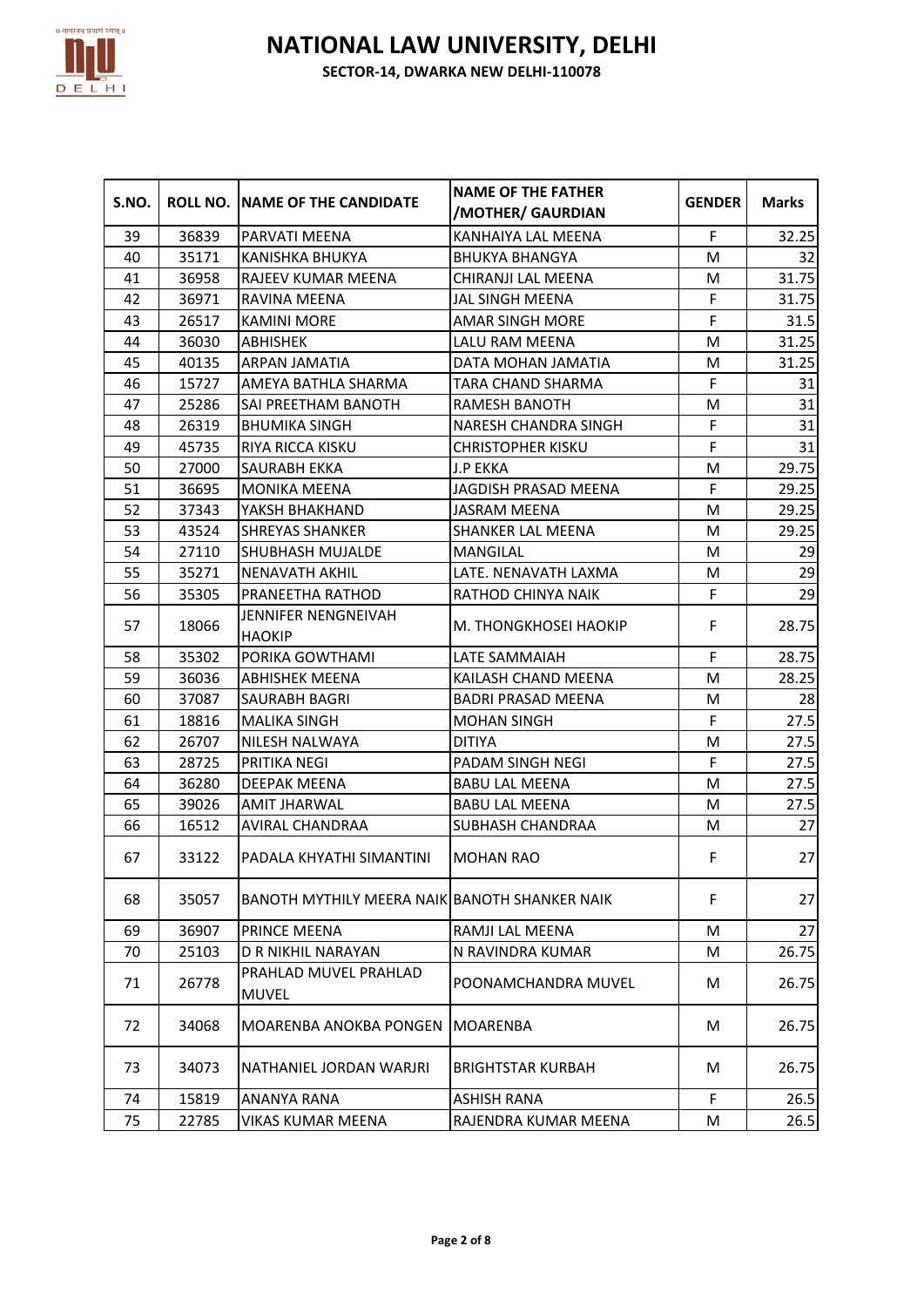

| S.NO. |       | ROLL NO. INAME OF THE CANDIDATE | <b>NAME OF THE FATHER</b><br>/MOTHER/ GAURDIAN       | <b>GENDER</b> | <b>Marks</b> |
|-------|-------|---------------------------------|------------------------------------------------------|---------------|--------------|
| 76    | 22421 | UJJWAL JOSHI                    | <b>KHAJAN SINGH</b>                                  | M             | 26.25        |
| 77    | 26570 | KU VIBHA THAKUR                 | <b>BHAGWAN SINGH THAKUR</b>                          | F             | 26.25        |
| 78    | 36083 | <b>AKSHANT MEENA</b>            | L. R MEENA                                           | M             | 26.25        |
| 79    | 36156 | ANUJ MEENA                      | LEELARAM MEENA                                       | M             | 26.25        |
| 80    | 36133 | <b>ANIL KUMAR</b>               | RAMESH CHANDRA                                       | M             | 25.75        |
| 81    | 43606 |                                 | VAIBHAVI RAJENDRA PEDHAVI TRAJENDRA JANARDAN PEDHAVI | F             | 25.75        |
| 82    | 36592 | LAKSHITA MANDAD                 | R C MEENA                                            | F             | 25.5         |
| 83    | 32133 | JITENDRA MAJHI                  | RAMA MAJHI                                           | M             | 25.25        |
| 84    | 47180 | <b>SRISHTI KIRAN EKKA</b>       | <b>VIJAY KUMAR EKKA</b>                              | F             | 25.25        |
| 85    | 26631 | <b>MASSI MILIAN TOPPO</b>       | SATISH KUMAR TOPPO                                   | M             | 25           |
| 86    | 36579 | KUMAR BYADWAL                   | KANHAIYA LAL MEENA                                   | M             | 25           |
| 87    | 19101 | <b>MILI RAWAT</b>               | LATE S. S. RAWAT                                     | F             | 24.75        |
| 88    | 28676 | PALLAVI BARWAR                  | RAJESH KUMAR                                         | F             | 24.5         |
| 89    | 36703 | MS JIYA MEENA                   | RAMSINGH MEENA                                       | F             | 24.5         |
| 90    | 36798 | <b>NITESH KUWAL</b>             | <b>GHANSHAYM MEENA</b>                               | M             | 24.25        |
| 91    | 23062 | YUGAANTER NEGI                  | <b>GANGA SINGH NEGI</b>                              | M             | 24           |
| 92    | 34034 | <b>DELPHINA SHINGLAI</b>        | <b>JOSEPH SHINGLAI</b>                               | F             | 24           |
| 93    | 36035 | <b>ABHISHEK MEENA</b>           | DINESH MEENA                                         | M             | 24           |
| 94    | 19198 | MRIDUL MARTOLIA                 | D S MARTOLIA                                         | M             | 23.75        |
| 95    | 33089 |                                 | KASHISH TUSHAR CHAUDHARY (CHAUDHARY TUSHAR AMARSINH  | M             | 23.75        |
| 96    | 36557 | KHUSHI VARDHAN                  | DR. GOVARDHAN MEENA                                  | F.            | 23.5         |
| 97    | 36930 | PUSHPENDRA MEENA                | SHIVCHARAN MEENA                                     | M             | 23.5         |
| 98    | 27227 | <b>UMASHANKAR SIDAR</b>         | <b>BALLABHI PRASAD SIDAR</b>                         | M             | 23           |
| 99    | 15823 | <b>ANANYA SEMWAL</b>            | KISHAN LAL SEMWAL                                    | F             | 22.5         |
| 100   | 16669 | <b>BHAVNISH TOLIA</b>           | N.S. TOLIA                                           | M             | 22.5         |
| 101   | 39280 | PRAKASH MEENA                   | ACHALA RAM MEENA                                     | M             | 22.5         |
| 102   | 20175 | PRIYANKA WALTER                 | PARAS WALTER                                         | F             | 22.25        |
| 103   | 25150 | <b>JANE LALNUNSIAMI</b>         | P.C LALLIANTHANGA                                    | F             | 22           |
| 104   | 16754 | <b>CHAITANYA PAHL</b>           | <b>RATTAN SINGH</b>                                  | ${\sf M}$     | 21.75        |
| 105   | 36279 | DEEPAK KUMAR MEENA              | <b>JON SINGH MEENA</b>                               | M             | 21.75        |
| 106   | 26841 | RADHA CHARPOTA                  | PRATAP SINGH CHARPOTA                                | F             | 21.5         |
| 107   | 27098 | <b>SHRYANSH DIWAR</b>           | PRAKASH CHANDRA DIWAR                                | M             | 21.5         |
| 108   | 35151 | <b>JADAV SHALINI</b>            | <b>DHARAMSINGH</b>                                   | F             | 21.5         |
| 109   | 40052 | AMAN JOHN TIRKEY                | <b>RANJIT TIRKEY</b>                                 | M             | 21.5         |
| 110   | 43092 | <b>ARAHANT SANTOSH DHOTRE</b>   | SANTOSH RAMCHANDRA<br><b>DHOTRE</b>                  | M             | 21.5         |
| 111   | 26652 | <b>MOHINI</b>                   | KAILASH ADIVASI                                      | F             | 21.25        |
| 112   | 39105 | DINESH MEENA                    | ACHALA RAM MEENA                                     | M             | 21.25        |
| 113   | 42009 | POOJA NISHAD                    | PRADEEP NISHAD                                       | F             | 21.25        |
| 114   | 18747 | <b>LUNSANG GUITE</b>            | <b>KAMKHENTHANG GUITE</b>                            | M             | 21           |
| 115   | 27091 | SHRUTI BATHAM                   | RAKESH BATHAM                                        | F             | 21           |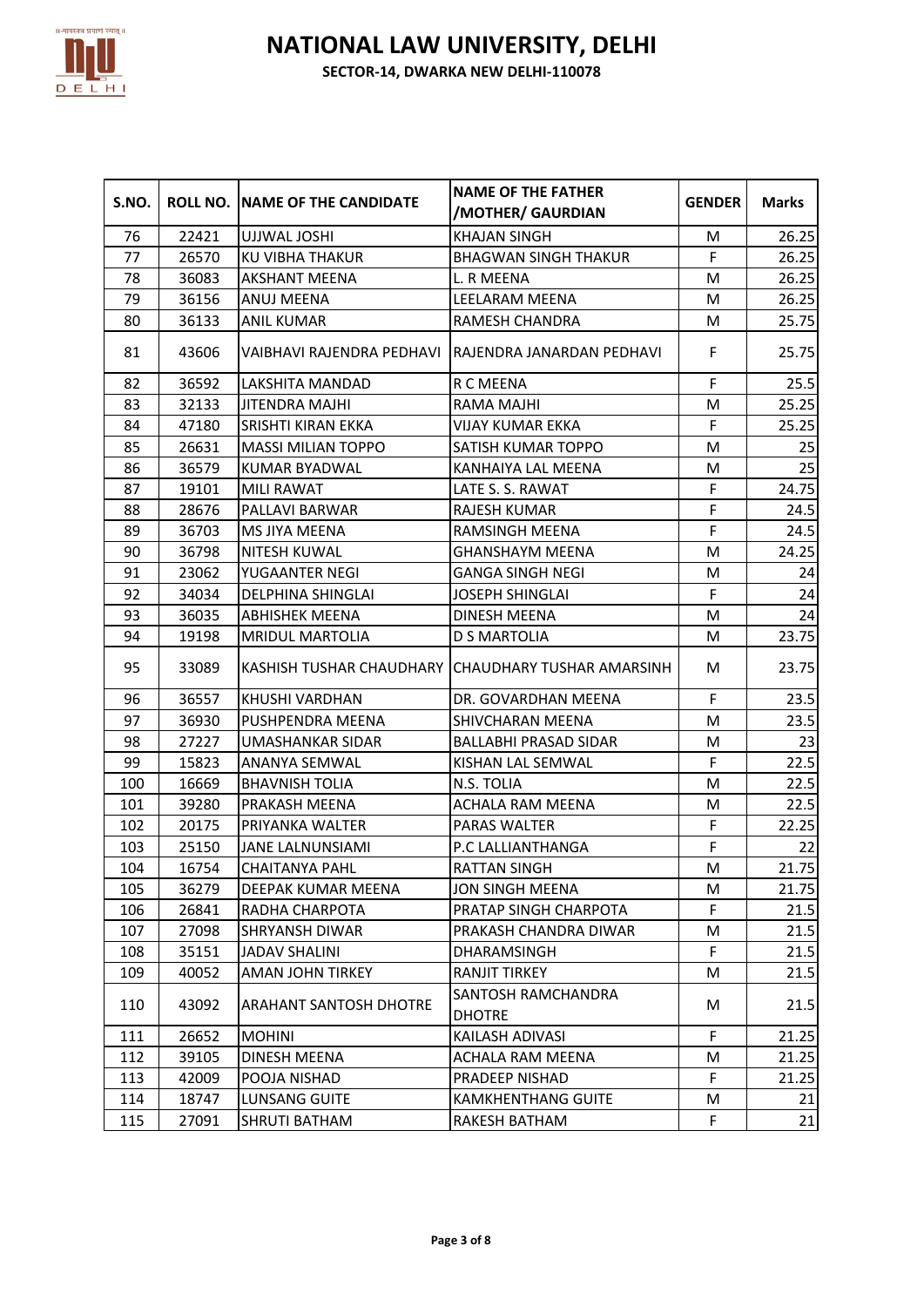

| S.NO. |       | ROLL NO. INAME OF THE CANDIDATE                     | <b>NAME OF THE FATHER</b><br>/MOTHER/ GAURDIAN | <b>GENDER</b> | <b>Marks</b> |
|-------|-------|-----------------------------------------------------|------------------------------------------------|---------------|--------------|
| 116   | 36601 | LAVISH MEENA                                        | RAMLAL MEENA                                   | M             | 21           |
| 117   | 22330 | THANGMUAN LAL GUITE                                 | <b>HAUKHENPAU GUITE</b>                        | M             | 20.75        |
| 118   | 26173 | <b>ANKIT DHURVE</b>                                 | <b>GOUR PRASAD DHURVE</b>                      | M             | 20.75        |
| 119   | 36637 | <b>MANAV MEENA</b>                                  | RAJESH MEENA                                   | M             | 20.75        |
| 120   | 45480 | <b>MAHIMA KUMARI</b>                                | <b>CHANCHAL ORAON</b>                          | F             | 20.75        |
| 121   | 20014 | PRANJAL RAWAT                                       | PRAKASH RAWAT                                  | M             | 20.5         |
| 122   | 36416 | <b>HARSH KANWAT</b>                                 | NARENDRA SINGH MEENA                           | M             | 20.5         |
| 123   | 36442 | <b>HARSHITA MEENA</b>                               | <b>GYAN CHAND MEENA</b>                        | F             | 20.5         |
| 124   | 36919 | PRIYANSHI JHARWAL                                   | PRAVEEN KUMAR JHARWAL                          | F             | 20.5         |
| 125   | 26696 | NIDHI PRADHAN                                       | LATE RAJENDRA KUMAR<br>PRADHAN                 | F             | 20.25        |
| 126   | 32279 | SOPHIA SWEETY HEMBROM                               | THEOPHIL HEMBROM                               | F             | 20.25        |
| 127   | 33132 | PURVI MAGAN GAMIT                                   | <b>MAGAN BHAI GAMIT</b>                        | F             | 20.25        |
| 128   | 45945 | <b>SILSI TIRKEY</b>                                 | <b>MANOJ TIRKEY</b>                            | F             | 20.25        |
| 129   | 22938 | YASH BADE                                           | OM KUMAR BADE                                  | M             | 20           |
| 130   | 33185 | UJJWAL RAMPAL MEENA                                 | <b>RAMPAL MEENA</b>                            | M             | 19.75        |
| 131   | 34008 | <b>ADRIEL SALNANG</b><br><b>KHARMAWPHLANG MARAK</b> | <b>CAVOURIGHT P MARAK</b>                      | M             | 19.75        |
| 132   | 37311 | <b>VIDHI DABLA</b>                                  | <b>KHEM SINGH</b>                              | F             | 19.75        |
| 133   | 39427 | URVASHI NEGI                                        | JAWAHAR SINGH NEGI                             | F             | 19.75        |
| 134   | 19510 | NIHARIKA SINGH                                      | SANDEEP SINGH                                  | F             | 19.5         |
| 135   | 34037 | DIETHOLHOU SAVINO                                   | LATE VIYAZO SAVINO                             | M             | 19.5         |
| 136   | 35311 | PUJARI BHUVANESH NAIK                               | PUJARI RATNAKAR SURESH                         | M             | 19.25        |
| 137   | 36881 | PRASHANT                                            | <b>MANOJ MEENA</b>                             | M             | 19.25        |
| 138   | 34075 | <b>NENA ARIA S MOMIN</b>                            | LT. ARUP CH MOMIN                              | F             | 19           |
| 139   | 36102 | <b>AMAN MEENA</b>                                   | HAJARI LAL MEENA                               | M             | 19           |
| 140   | 15390 | <b>ADITY KAPOOR</b>                                 | MILAP CHAND KAPOOR                             | F             | 18.5         |
| 141   | 22715 | <b>VEENITA</b>                                      | <b>VIJENDER KUMAR</b>                          | F             | 17.75        |
| 142   | 28205 | <b>ASTHA JOSHI</b>                                  | CHANDRA MOHAN JOSHI                            | F             | 17.5         |
| 143   | 33033 | <b>BHAVYANSHU HITENDRA</b><br>GAMIT                 | HITENDRA GAMIT                                 | M             | 17.5         |
| 144   | 43379 | PRAKRITI MEENA                                      | R S MEENA                                      | F             | 17.5         |
| 145   | 34104 | SHREYASHI THOUSEN BARMAN ANIRUDDHA BARMAN           |                                                | F             | 17.25        |
| 146   | 47154 | <b>SHAILLY TIGGA</b>                                | <b>EPHREM TIGGA</b>                            | F             | 17.25        |
| 147   | 32160 | NEEL KUSUM LAKRA                                    | SURENDRA BHAGAT                                | F             | 17           |
| 148   | 34127 | YANLIN MASSAR                                       | <b>DORISTER SULIEN</b>                         | M             | 17           |
| 149   | 35244 | MUDAVATH SANTHOSH NAYAK MUDAVATH PANDU NAYAK        |                                                | M             | 17           |
| 150   | 19469 | NEHA SHARMA                                         | <b>SUNIL SHARMA</b>                            | F             | 16.75        |
| 151   | 34077 | ОТАК ТАРОК                                          | <b>SONY TAPOK</b>                              | F             | 16.75        |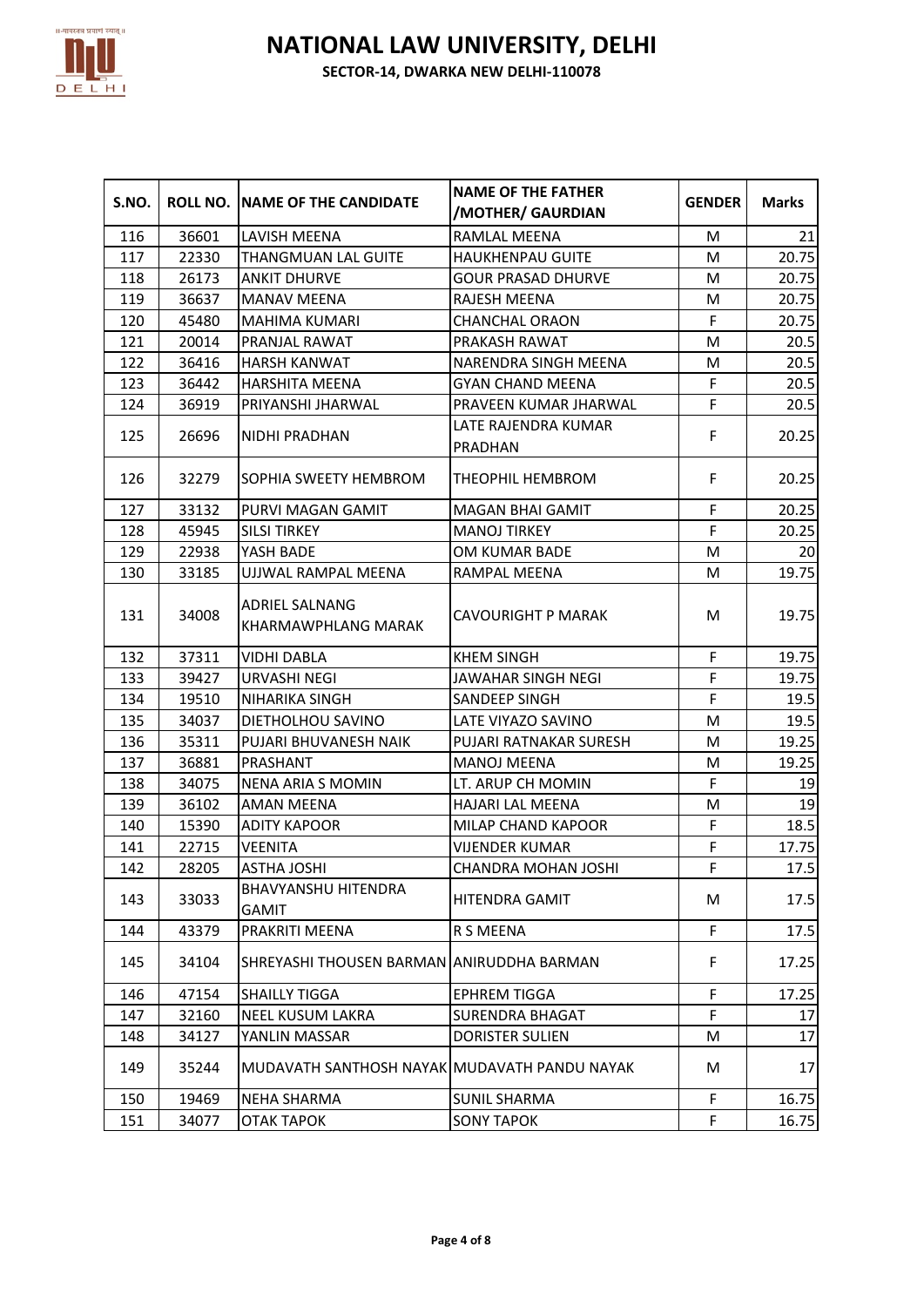

| S.NO. |       | <b>ROLL NO. NAME OF THE CANDIDATE</b> | <b>NAME OF THE FATHER</b><br>/MOTHER/ GAURDIAN | <b>GENDER</b> | <b>Marks</b> |
|-------|-------|---------------------------------------|------------------------------------------------|---------------|--------------|
| 152   | 37105 | <b>SHALINI</b>                        | JAIPRAKASH MEENA                               | F             | 16.75        |
| 153   | 26513 | JYOTIRMAY DHURVE                      | RAMESH DHURVE                                  | M             | 16.25        |
| 154   | 26719 | NITIN SONAWANE                        | YASHWANT SONAWANE                              | M             | 16.25        |
| 155   | 36554 | <b>KHUSHI PABRI</b>                   | MUKESH KUMAR MEENA                             | $\mathsf F$   | 16.25        |
| 156   | 26692 | <b>NEHA TEKAM</b>                     | S S TEKAM                                      | F             | 16           |
| 157   | 28163 | ARINDAM NARAYAN POSVAL                | <b>VIPIN POSVAL</b>                            | M             | 16           |
| 158   | 36946 | RAHUL KUMAR MEENA                     | LAKHAN LAL MEENA                               | M             | 16           |
| 159   | 47097 | <b>KRITI SORI</b>                     | B. L. SORI                                     | $\mathsf F$   | 16           |
| 160   | 48270 | PRIYANKITA MAJHI                      | ANIL CHANDRA MAJHI                             | F             | 16           |
| 161   | 15547 | <b>AKRITI RAWAT</b>                   | <b>BACHAN SINGH RAWAT</b>                      | F             | 15.75        |
| 162   | 19944 | PRAGATI                               | <b>RAM NIWAS</b>                               | F             | 15.75        |
| 163   | 21725 | SIDDHANT CHAUHAN                      | <b>MATBAR SINGH CHAUHAN</b>                    | M             | 15.75        |
| 164   | 18502 | KOSHIKA JEPH                          | KISHAN LAL JEPH                                | F             | 15.5         |
| 165   | 21407 | <b>SHIVAM RAWAT</b>                   | <b>GAJENDRA SINGH RAWAT</b>                    | M             | 15.5         |
| 166   | 32106 | DEV PRASAD NAIK                       | <b>BHAGABAN NAIK</b>                           | M             | 15.5         |
| 167   | 36110 | <b>AMARTYA MEENA</b>                  | <b>KEDAR NATH NEWLA</b>                        | $\mathsf F$   | 15.5         |
| 168   | 37172 | SIDDHARTH JEET KANTYA                 | JEET SINGH MEENA                               | M             | 15.5         |
| 169   | 37314 | <b>VIJAY MEENA</b>                    | RAM RATAN MEENA                                | M             | 15.5         |
| 170   | 19822 | PASANG CHOMO                          | <b>CHHERING DORJE</b>                          | F             | 15.25        |
| 171   | 22878 | <b>VIVEK MEENA</b>                    | <b>SUBHASH MEENA</b>                           | M             | 15.25        |
| 172   | 36792 | NISHA MEENA                           | <b>SHIV CHARAN MEENA</b>                       | F             | 15.25        |
| 173   | 30215 | SREE POOJAA R                         | RAJARAM K                                      | F             | 15           |
| 174   | 34057 | KHON SING TISSO                       | JOYSING TISSO                                  | M             | 15           |
| 175   | 34062 | <b>LUNPITHANG HANGSING</b>            | PAOLENTHANG HANGSING                           | M             | 15           |
| 176   | 36328 | DILKHUSH MEENA                        | RAM PRASAD MEENA                               | M             | 14.75        |
| 177   | 22375 | <b>TUSHAR ROLBA</b>                   | SANJEEV ROLBA                                  | M             | 14.5         |
| 178   | 35217 | MALOTHU NAGARJU                       | MALOTHU DHANSINGH                              | M             | 14.5         |
| 179   | 28493 | <b>KASHISH</b>                        | <b>KASHAV ALI</b>                              | $\mathsf F$   | 14.25        |
| 180   | 35424 | THURRAM SUKHI PRIYA                   | THURRAM RAMBABU                                | F             | 14.25        |
| 181   | 40479 | RONALD VAMA CHOZAH                    | LAIMA CHOZAH                                   | M             | 14.25        |
| 182   | 18701 | LALKESH KUMAR MEENA                   | <b>SHIVLI RAM MEENA</b>                        | M             | 14           |
| 183   | 21212 | SEJAL LAKRA                           | <b>SUSHANT LAKRA</b>                           | F             | 14           |
| 184   | 21723 | SIDDHANT BARUA                        | <b>SHANGHAMITRA BARUA</b>                      | M             | 14           |
| 185   | 34114 | <b>SUBU ONYA</b>                      | <b>SUBU HABUNG</b>                             | F             | 14           |
| 186   | 40594 | <b>SNEHA SINGH</b>                    | LALLAN SINGH                                   | F             | 14           |
| 187   | 47165 | SHREYA MANDAVI                        | MR. S.P MANDAVI                                | F             | 14           |
| 188   | 19651 | NITESH CHHAWAL                        | SHRI KRISHAN MEENA                             | F             | 13.75        |
| 189   | 37131 | SHIVANI MEENA                         | SHANKAR LAL MEENA                              | F             | 13.5         |
| 190   | 47057 | <b>BHAVNA DHRUW</b>                   | <b>GUMAN SINGH DHRUW</b>                       | F             | 13.5         |
| 191   | 36973 | RENU MEENA                            | RAMESHWAR PRASAD MEENA                         | F             | 13.25        |
| 192   | 16779 | CHELSI MEENA                          | ANIL KUMAR                                     | F             | 13           |
| 193   | 19842 | PINTU KUMAR SAH                       | PRABHU NATH SAH                                | M             | 13           |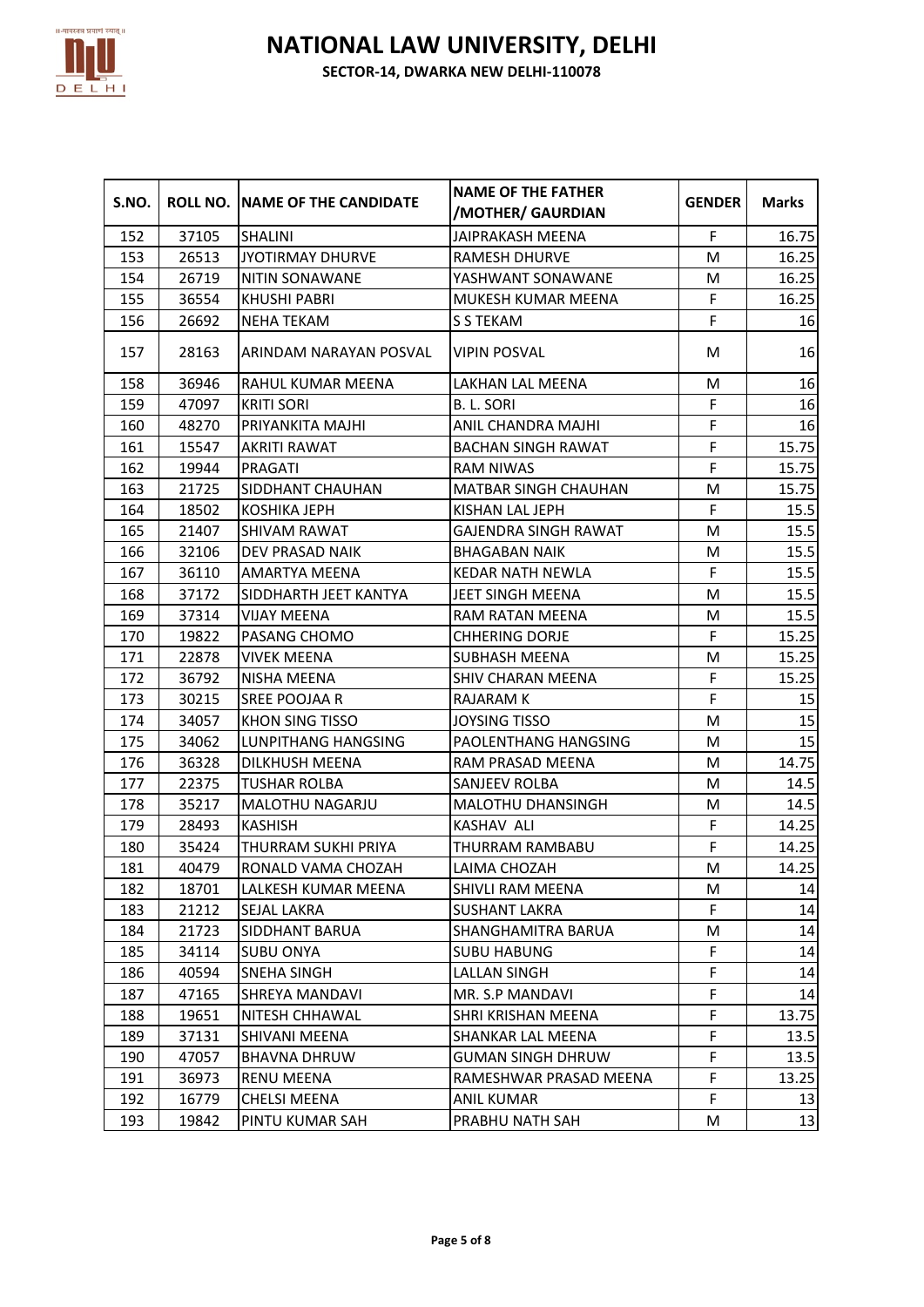

| S.NO. |       | <b>ROLL NO.   NAME OF THE CANDIDATE</b>         | <b>NAME OF THE FATHER</b><br>/MOTHER/ GAURDIAN | <b>GENDER</b> | <b>Marks</b> |
|-------|-------|-------------------------------------------------|------------------------------------------------|---------------|--------------|
| 194   | 26451 | <b>HEMLATA CHOUHAN</b>                          | <b>CHATTAR SINGH CHOUHAN</b>                   | F             | 13           |
| 195   | 26764 | <b>POORVI DHURVEY</b>                           | <b>G.S DHURVEY</b>                             | F             | 13           |
| 196   | 42230 | <b>SAKSHI SINGH BARFAL</b>                      | LAXMAN SINGH                                   | F             | 13           |
| 197   | 35326 | RATHOD SANGEETHA                                | RATHOD SANGEETHA                               | $\mathsf F$   | 12.75        |
| 198   | 36317 | DHRUV BALOT                                     | KISHAN LAL MEENA                               | M             | 12.75        |
| 199   | 21744 | <b>SIDDHARTH</b>                                | JAGROOP S. GUSINHA                             | M             | 12.5         |
| 200   | 34061 | LOBSANG YANGZOM DIRKHIPA TASHI TSERING DIRKHIPA |                                                | F             | 12.5         |
| 201   | 36485 | JAISHREE BARWAL                                 | ARJUN LAL MEENA                                | F             | 12.5         |
| 202   | 40491 | <b>SAJAL NIDHI BARA</b>                         | <b>SUBAS BARA</b>                              | F             | 12.5         |
| 203   | 45250 | <b>ASIM KUNAL NAG</b>                           | LATE ASHISAN NAG                               | M             | 12.5         |
| 204   | 36605 | LITENDRA JEET KANTYA                            | JEET SINGH MEENA                               | M             | 12.25        |
| 205   | 40239 | <b>HELEN STANIS LEPCHA</b>                      | <b>FRANCIS STANIS LEPCHA</b>                   | $\mathsf F$   | 12.25        |
| 206   | 18760 | MADEEHA KHAN                                    | <b>BASHIR AHMAD KHAN</b>                       | F             | 12           |
| 207   | 21118 | SASANA L MARINMAI                               | NAMPIBOU MARINMAI                              | M             | 12           |
| 208   | 33054 | <b>DRISHTI MEENA</b>                            | RAKESH KUMAR MEENA                             | F             | 12           |
| 209   | 45225 | <b>ARUNIMA SINGH</b>                            | ARUN KUMAR SINGH                               | $\mathsf F$   | 12           |
| 210   | 18273 | <b>KARTIKEY SINGH</b>                           | MR. P.S. DHARMSHAKTU                           | M             | 11.5         |
| 211   | 18725 | LILY LALRINPUII PACHUAU                         | JOHN ROTLUANGLIANA                             | $\mathsf F$   | 11.25        |
| 212   | 22441 | <b>URVASHI</b>                                  | KRISHNA PRAKASH KORI                           | $\mathsf F$   | 11.25        |
| 213   | 36016 | AAYUSHI MEENA                                   | NATHOLI RAM MEENA                              | $\mathsf F$   | 11.25        |
| 214   | 36773 | NIKHIL KUMAR MEENA                              | PRAHALAD KUMAR MEENA                           | M             | 11.25        |
| 215   | 21127 | SATVIK MANDIA                                   | PAWAN KUMAR                                    | M             | 11           |
| 216   | 36034 | <b>ABHISHEK JEET</b>                            | <b>BABULAL</b>                                 | M             | 11           |
| 217   | 37192 | <b>SONA RAM SAD</b>                             | MAHESH CHAND MEENA                             | M             | 11           |
| 218   | 35399 | <b>SRIHARIKA MOOD</b>                           | M KISHAN                                       | F             | 10.75        |
| 219   | 15062 | AANSHIKA SARKAR                                 | PATILAL SARKAR                                 | F             | 10.5         |
| 220   | 18976 | <b>MAYANK KUMAR</b>                             | PYARE LAL MEENA                                | M             | 10.5         |
| 221   | 19458 | <b>NEHA DERWAL</b>                              | OM PRAKASH MEENA                               | $\mathsf F$   | 10.5         |
| 222   | 17937 | JAHANAVI MANDIA                                 | <b>BABU LAL MEENA</b>                          | F             | 10.25        |
| 223   | 34039 | <b>GORIMA KHAKHLARI</b>                         | SIBA PRASAD KHAKHLARI                          | F             | 10.25        |
| 224   | 18205 | KARABI JAMATIA                                  | ARANYA MOHAN JAMATIA                           | F             | 10           |
| 225   | 36061 | ADITYA PRATAP SINGH                             | AJAY KUMAR MEENA                               | M             | 10           |
| 226   | 36418 | HARSH SHIRRA                                    | SHIVCHARAN MEENA                               | M             | 10           |
| 227   | 47128 | RAJNEESH KANWAR                                 | MAHIPAL SINGH KANWAR                           | M             | 10           |
| 228   | 21240 | <b>SHAIFALI</b>                                 | LATE KALYAN SINGH                              | $\mathsf F$   | 9.75         |
| 229   | 22654 | VARTIKA JOSHI                                   | <b>ASHUTOSH JOSHI</b>                          | F             | 9.75         |
| 230   | 40221 | DORJEE ONGMU                                    | PASSANG TSHERING                               | F             | 9.75         |
| 231   | 45245 | <b>ASHLEY CONSTANT XESS</b>                     | ANIL PRAKASH XESS                              | M             | 9.75         |
| 232   | 19837 | PHUNCHOK TSOMO                                  | TUNDUP DORJAY                                  | $\mathsf F$   | 9.5          |
| 233   | 35439 | VARSA USHA                                      | VARSA SATHYAM                                  | F             | 9.5          |
| 234   | 16750 | <b>CHAITAN DEV</b>                              | RAMDEO ORAON                                   | M             | 9.25         |
| 235   | 28430 | JAIDEEP BUTOLA                                  | H.S. BUTOLA                                    | M             | 9.25         |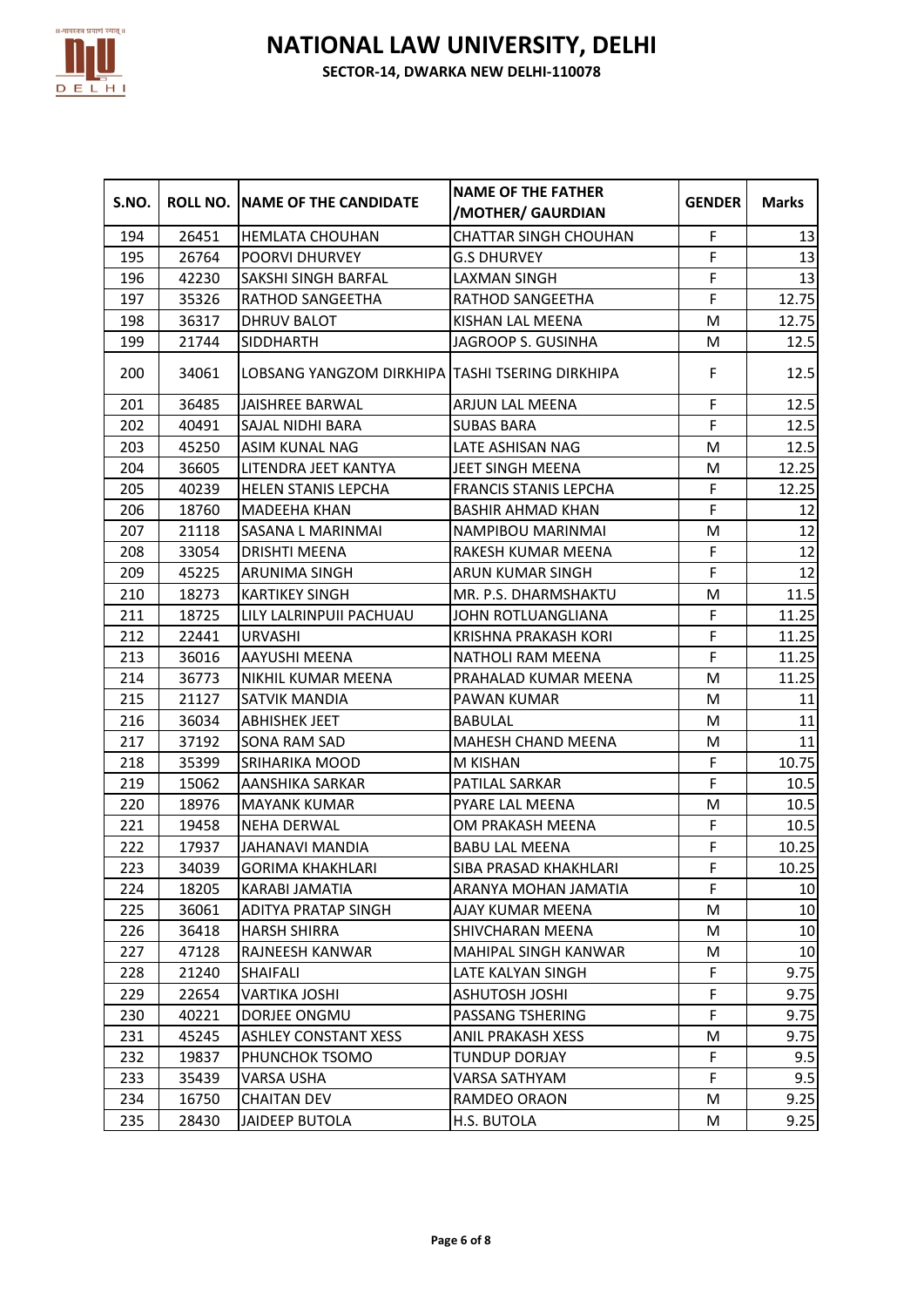

| S.NO. |       | ROLL NO. INAME OF THE CANDIDATE            | <b>NAME OF THE FATHER</b><br>/MOTHER/ GAURDIAN | <b>GENDER</b> | <b>Marks</b>     |
|-------|-------|--------------------------------------------|------------------------------------------------|---------------|------------------|
| 236   | 26040 | <b>ABHISHEK BARUD</b>                      | AMBARAM BARUD                                  | M             | 9                |
| 237   | 34123 | VILOTO K ZHIMOMI                           | H KAHUTO ZHIMOMI                               | M             | $\boldsymbol{9}$ |
| 238   | 35063 | <b>BHUKYA RENUKA</b>                       | <b>BHUKYA MANGYA</b>                           | M             | 9                |
| 239   | 22190 | TANIYA MEENA                               | RAMPHOOL MEENA                                 | $\mathsf F$   | 8.75             |
| 240   | 17294 | <b>FREDRICK LAKRA</b>                      | PRAKASH LAKRA                                  | M             | 8.5              |
| 241   | 16870 | DARSHAN MEENA                              | KAILASH MEENA                                  | M             | 8.25             |
| 242   | 20053 | PRATEEK NARREDA                            | LAL SINGH MEENA                                | M             | 8.25             |
| 243   | 21773 | SIDDHARTHA NEGI                            | NARAYAN SINGH NEGI                             | M             | 8.25             |
| 244   | 36274 | DAAMAN MEENA                               | RAM GOPAL MEENA                                | M             | 8.25             |
| 245   | 48414 | VAISHNAVI GOND                             | SANJAY KUMAR GAUR                              | $\mathsf F$   | 8.25             |
| 246   | 17989 | <b>JANVI</b>                               | <b>SUNIL DUTT</b>                              | F             | 8                |
| 247   | 28962 | <b>STANZIN SONDUS</b><br><b>LONCHHENPA</b> | SONAM PALJOR LONCHHENPA                        | M             | 8                |
| 248   | 16406 | <b>AS YUIMIRIN</b>                         | AS NINGTHAR                                    | F             | 7.75             |
| 249   | 34060 | LHAM CHOTTEN MIJI                          | LATE SADE MIJI                                 | F             | 7.75             |
| 250   | 36330 | DIMPLE MEENA                               | RAM PRATAP MEENA                               | $\mathsf F$   | 7.75             |
| 251   | 36999 | RITIKA CHHAPOLA                            | RAJENDRA SINGH CHHAPOLA                        | F             | 7.75             |
| 252   | 35152 | <b>JADHAV CHANDRASHEKAR</b>                | GANAPATHI                                      | M             | 7.5              |
| 253   | 36032 | <b>ABHISHEK BANSKUA</b>                    | OMPRAKASH MEENA                                | M             | 7.5              |
| 254   | 36370 | <b>GAGAN USSARA</b>                        | RAM NIWAS MINA                                 | M             | 7.25             |
| 255   | 37362 | YASHSHVI MEENA                             | SHYAM LAL MEENA                                | F             | 7.25             |
| 256   | 48162 | JYOTISH KUMAR SINGH                        | RAJENDRA PRASAD DAS                            | M             | 7.25             |
| 257   | 15524 | AKANSHA MINZ                               | <b>NAJARIUS MINZ</b>                           | F             | 7                |
| 258   | 27215 | TRISHA CHAUHAN                             | MADAN SINGH CHAUHAN                            | F             | $\overline{7}$   |
| 259   | 33084 | KANASYA ABHISTH ARJUNBHAI ARJUNBHAI        |                                                | M             | 7                |
| 260   | 36343 | DIVYANSH MEENA                             | RAMMURTI MEENA                                 | M             | 7                |
| 261   | 19898 | <b>PRACHI</b>                              | <b>NARESH KUMAR</b>                            | $\mathsf F$   | 6.75             |
| 262   | 37126 | SHIVANGI MEENA                             | RAGHUNATH PRASAD MEENA                         | F             | 6.75             |
| 263   | 40248 | <b>HRITWIK BARUA</b>                       | DIPANKAR BARUA                                 | M             | 6.75             |
| 264   | 36018 | ABHAY KUMAR MINA                           | SATENDER PAL SINGH MEENA                       | M             | 6.5              |
| 265   | 37068 | <b>SANJAY MEENA</b>                        | PARMESHWAR LAL MEENA                           | M             | 6.5              |
| 266   | 19748 | PANKAJ KUMAR                               | SATYENDRA PAL                                  | M             | 6                |
| 267   | 28414 | ISHA                                       | <b>SURESH</b>                                  | F             | 6                |
| 268   | 34059 | KOJ NAMPI                                  | KOJ TAKI                                       | F             | 6                |
| 269   | 37104 | SHAKSHI MEENA                              | PREM PRAKASH MEENA                             | F             | 6                |
| 270   | 18964 | MAYANK                                     | <b>HEMANT KUMAR</b>                            | M             | 5.75             |
| 271   | 19721 | PADMA THINLEY                              | TSERING MOTUP                                  | M             | 5.75             |
| 272   | 40628 | SR LALRAMLIANI                             | SR LALRAMTHANGA                                | F             | 5.75             |
| 273   | 17235 | EAKANSH MEENA                              | MR. HAZARI LAL MEENA                           | M             | 5.5              |
| 274   | 32027 | AKANKSHA EKKA                              | FELIX ANAND KUMAR EKKA                         | F             | 5.5              |
| 275   | 36256 | CHAKRADHAR DEVARWAL                        | HAR SAHAY MEENA                                | M             | 5.25             |